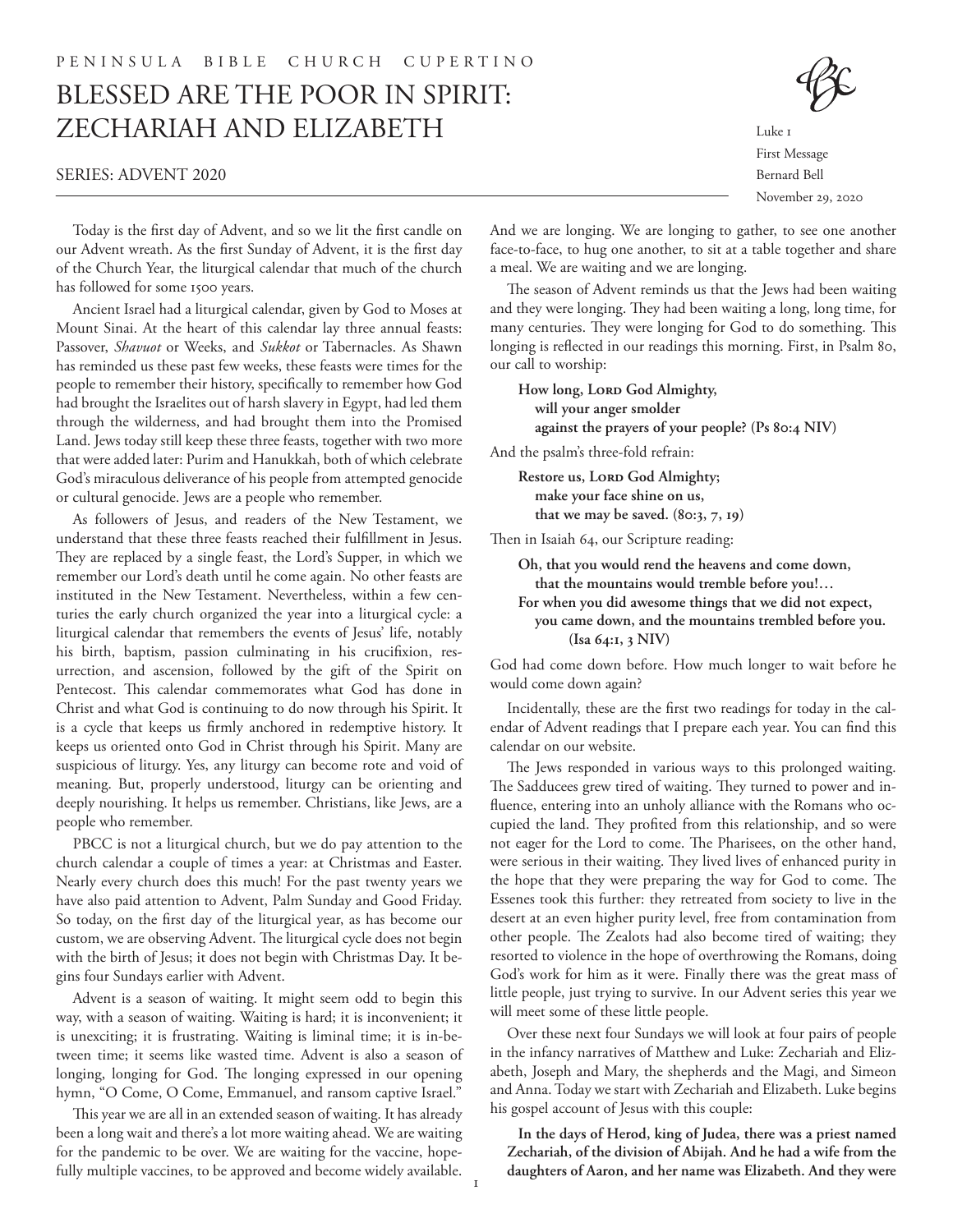**both righteous before God, walking blamelessly in all the commandments and statutes of the Lord. But they had no child, because Elizabeth was barren, and both were advanced in years. (Luke 1:5-7 ESV)**

Zechariah and his wife Elizabeth were very old and were childless because Elizabeth was barren. In the ancient world barrenness was viewed as a curse, as a sign of God's disfavor. They would have suffered social stigma, shame and reproach for their childless condition. People would have whispered behind their back, wondering how they had sinned against God to suffer such a condition. But Luke assures us that they were both right with God: "they were both righteous before God, walking blamelessly in all the commandments and statutes of the Lord." They were godly and devout in all their ways. They were devoted to the Lord. They were like the best of the Old Testament saints, notably Noah and Abraham of whom this language of being righteous and walking blamelessly is used. Zechariah and Elizabeth had been waiting a long time for a child, but now they were old. Was there still any hope? The Jews had been waiting a long time for God to come. Was there still any hope?

Zechariah was also a priest. A thousand years earlier, King David, as part of his preparations for Solomon to build the temple, had organized the priests into 24 divisions (1 Chr 24). These divisions took it in turns to serve in the temple for one week. Twice a year Zechariah would go up from his home to the temple in Jerusalem for a week of priestly duty. It was again his turn:

**Now while he was serving as priest before God when his division was on duty, according to the custom of the priesthood, he was chosen by lot to enter the temple of the Lord and burn incense. And the whole multitude of the people were praying outside at the hour of incense. (1:8-10)**

Central to the daily liturgy in the temple was the *tamid* offering twice each day. There were two altars. On each one an offering was to be made, morning and evening, regularly or continually (Heb. *tamid*). On the bronze altar of burnt offering in the courtyard a lamb was sacrificed (Exod 29:38-42). On the golden incense altar inside the Holy Place incense was burned (Exod 30:7-8). Two priests were chosen by lot to make these two offerings. The most important was the incense offering. This was the lot that fell to Zechariah on this particular day. No priest was ever chosen twice, and many priests were never chosen for this most important of all the priestly duties. So, when Zechariah was chosen by lot and entered the temple to burn incense before the Lord, this was the most important moment of his life. It was a very great honor and responsibility.

Throughout Scripture incense represents prayer. Zechariah stood at the incense altar, facing the veil that separated him from the Holy of Holies. The incense symbolized the prayers of the people, rising up to God. The temple was a house of prayer. It was the conduit to the very ears, eyes and heart of God in heaven. Those ears, eyes and heart were open to this place, and to the prayers of his people that were directed toward this place.

Morning and evening, day after day, week after week, year after year, a priest had stood there before God and burned incense on the altar, gathering the prayers of the people and presenting them to the Lord. What were they praying for? That the Lord would remember his people. That he would be faithful to the covenants he had made, to the oaths he had sworn to their forefathers. Had God heard? When would he respond? When would he come down? He had been silent for centuries since the last prophets had spoken. It had been so long that perhaps some of the priests who stood there had given up hope and just went through the motions. But not Zechariah. Luke has characterized him as a model of piety and faithfulness. Now it was Zechariah's turn to stand at the altar and pray. O that the Lord would remember! This is the meaning of Zechariah's name: the LORD (Yahweh) remembers. O that the Lord would be faithful to what he had sworn! This is the meaning of his wife's name: Elizabeth, or in Hebrew Elisheba: my God has sworn. Would prayers for their own personal barrenness be mixed in with prayers concerning Israel's barrenness? Meanwhile, as Zechariah was praying inside, a great multitude of people outside was also praying. All were focused on God, their God, the God of Abraham, Isaac and Jacob, the covenant-making and covenant-keeping God. All were focused on God in hope: hope that he would be true to his promises; hope that he would come down and save his people.

As Zechariah offered up the prayers of himself and all the people on the rising smoke of the incense, a surprising thing happened:

**And there appeared to him an angel of the Lord standing on the right side of the altar of incense. And Zechariah was troubled when he saw him, and fear fell upon him. But the angel said to him, "Do not be afraid, Zechariah, for your prayer has been heard, and your wife Elizabeth will bear you a son, and you shall call his name John. And you will have joy and gladness, and many will rejoice at his birth, for he will be great before the Lord. And he must not drink wine or strong drink, and he will be filled with the Holy Spirit, even from his mother's womb. And he will turn many of the children of Israel to the Lord their God, and he will go before him in the spirit and power of Elijah, to turn the hearts of the fathers to the children, and the disobedient to the wisdom of the just, to make ready for the Lord a people prepared." (1:11-17)**

This time it was different! It had been a very long time since the Lord had sent an angel to earth as his messenger. Zechariah responded as all people in the Bible do when an angel appears: he was terrified. This is why "Fear not!" is the most common command in all of Scripture. "Do not be afraid, Zechariah, for your prayer has been heard, and your wife Elizabeth will bear you a son, and you shall call his name John." This son was not just to reverse the barrenness of Elizabeth. She stands in a line of barren women in the Old Testament: Sarah, Rebekah, Rachel, Manoah's wife and Hannah. God gave them sons not just to satisfy their personal desires for a son. God gave these sons to advance his saving purposes for his people. This son would be filled with the Holy Spirit from the womb, thereby enabled to prepare a people for the Lord. Zechariah was to give him the name John, in Hebrew Johanan: "The LORD is gracious."

Despite his godly piety, Zechariah was incredulous:

**And Zechariah said to the angel, "How shall I know this? For I am an old man, and my wife is advanced in years." And the angel answered him, "I am Gabriel. I stand in the presence of God, and I was sent to speak to you and to bring you this good news. And behold, you will be silent and unable to speak until the day that these things take place, because you did not believe my words, which will be fulfilled in their time." (1:18-20)**

We should feel sympathy for Zechariah: when taken by surprise we don't always say the wisest things. "How shall I know? How can I be sure?" This was understandable: he and his wife were indeed old,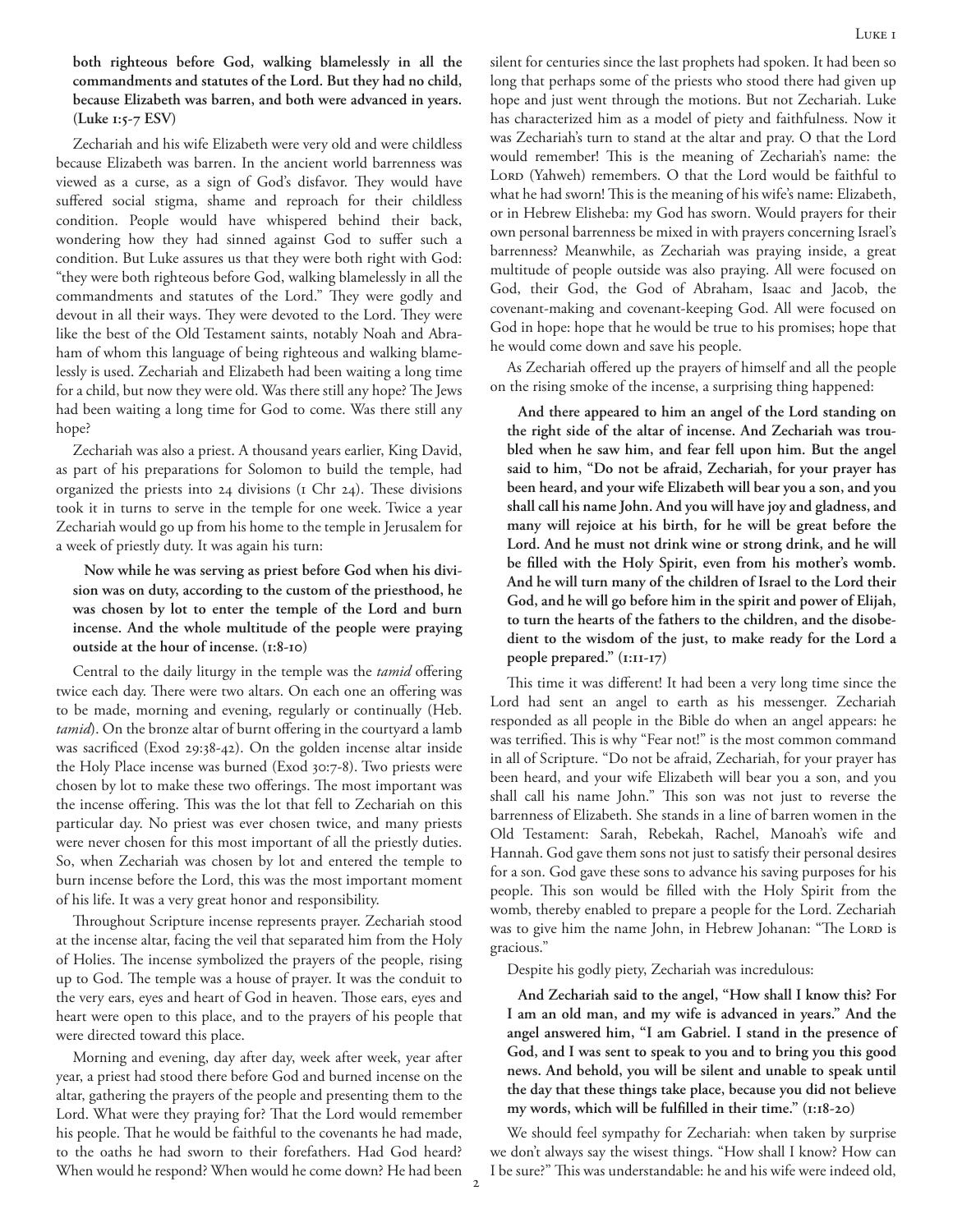## BLESSED ARE THE POOR IN SPIRIT: ZECHARIAH AND ELIZABETH

beyond the normal age for having children. Gabriel interpreted Zechariah's response as a lack of faith. There was biblical precedent. Again there is a connection to Abraham: he and Sarah were old, advanced in years when God finally gave them Isaac. Zechariah, as a son of Abraham, should have had the faith of Abraham. Gabriel gave him a sign so that he would know: he would be silent until the day of fulfillment. It becomes clear later in the chapter that this silence rendered him deaf as well as dumb. For the next nine months Zechariah would live in a world of silence.

Meanwhile, outside the temple, people were getting anxious:

**And the people were waiting for Zechariah, and they were wondering at his delay in the temple. And when he came out, he was unable to speak to them, and they realized that he had seen a vision in the temple. And he kept making signs to them and remained mute. (1:21-22)**

Finally Zechariah came out and the service could continue. At this point in the service he had some important words to say. After another lot-chosen priest had arranged the slain lamb on the bronze altar, Zechariah was supposed to pronounce a blessing over all the priests, over all the worshipers in the temple courts, indeed over all Israel. Which blessing was he to pronounce? The priestly blessing, given by the Lord to Moses for Aaron to use in blessing the Lord's people, the blessing which Liviu in Romania sang so beautifully for us last Sunday:

**The LORD bless you and keep you;**

**the LORD make his face to shine upon you and be gracious to you;**

### **the LORD lift up his countenance upon you and give you peace. (Num 6:24-26)**

But Zechariah was speechless. His gesticulations only emphasized his silence. The biggest moment in his life, and he couldn't talk! The one time in his life when he would put the Lord's name onto his people in blessing, and not a word would come. He couldn't say, "The LORD be gracious to you." But the Lord had been gracious to him: he was giving him a son named John, Johanan: "The LORD is gracious"! The Lord was being gracious to his people: this son would prepare the way.

**And when his time of service was ended, he went to his home.**

**After these days his wife Elizabeth conceived, and for five months she kept herself hidden, saying, "Thus the Lord has done for me in the days when he looked on me, to take away my reproach among people." (1:23-25)**

At the end of the week Zechariah went home. He was unable to tell Elizabeth what had happened, unable to answer, even hear, her questions. But soon she would have sensed a great difference. The unimaginable had happened: old beyond any possibility of conception, she was now pregnant. For five months she stayed hidden. Rather than rushing out to tell the neighbors, she poured out her heart to the Lord in praise. He had seen her! He had taken notice of her. He had remembered her. He had removed her reproach, taken away her shame.

Five months later the angel Gabriel appeared again, this time to Mary in Nazareth. He announced that she too would bear a son. Like Zechariah, Mary responded with a question, and Gabriel gave her also a sign: her aged relative Elizabeth was now in her sixth month of pregnancy, "For nothing will be impossible with God" (1:37). Yet another connection to Abraham who had been told the

same thing: "Is anything too hard for the Lord?" (Gen 18:14).

Mary hurried off to visit Elizabeth, a scene we know as the Visitation. Gabriel had told Zechariah that his son would be filled with the Holy Spirit even in the womb. At the sound of Mary's arrival the baby in Elizabeth's womb leaped for joy. Empowered by the Spirit, he recognized the arrival of Mary and of the one whose way he would prepare. Elizabeth, too, was filled with the Spirit and pronounced a blessing on mother and child. For three months these two women, each miraculously pregnant with a son, stayed together, hidden in Elizabeth's home. Then Mary went home.

**Now the time came for Elizabeth to give birth, and she bore a son. And her neighbors and relatives heard that the Lord had shown great mercy to her, and they rejoiced with her. And on the eighth day they came to circumcise the child. And they would have called him Zechariah after his father, but his mother answered, "No; he shall be called John." And they said to her, "None of your relatives is called by this name." And they made signs to his father, inquiring what he wanted him to be called. And he asked for a writing tablet and wrote, "His name is John." And they all wondered. (1:57-63)**

Since Elizabeth had hidden herself the neighbors presumably had not known she was pregnant. But as soon as the baby was born they heard and rushed to rejoice with her. Eight days later, Zechariah and Elizabeth, as faithful Jews, prepared to circumcise the child. The neighbors assumed his name would be Zechariah like his father. But Elizabeth overruled them, insisting he be called John, even though there was no precedent in the family. The father confirmed this surprising choice. Only then, after nine months, was his silence lifted.

**And immediately his mouth was opened and his tongue loosed, and he spoke, blessing God. And fear came on all their neighbors. And all these things were talked about through all the hill country of Judea, and all who heard them laid them up in their hearts, saying, "What then will this child be?" For the hand of the Lord was with him.**

**And his father Zechariah was filled with the Holy Spirit and prophesied, saying,**

**"Blessed be the Lord God of Israel,**

**for he has visited and redeemed his people." (1:64-68)**

Like his son and his wife, it was now Zechariah's turn to be filled with the Holy Spirit. The first words out of his mouth were words of praise to God. The neighbors asked, "What then will this child be?" Zechariah knew, for Gabriel had revealed it to him in the temple. So Zechariah poured forth the prophecy we know as the *Benedictus*, praising God that he had visited his people, that he had remembered his covenant. Zechariah and Elizabeth indeed; their names were true: the Lord their God had remembered the oath he had sworn.

Luke has portrayed Zechariah and Elizabeth as model Jews after the pattern of Abraham. They were godly and devout, devoted to the Lord. They are models also of those whom Jesus exalts in the first beatitude, at the beginning of the Sermon on the Mount:

## **Blessed are the poor in spirit, for theirs is the kingdom of heaven. (Matt 5:3)**

Who are the poor in spirit? The psalter contains the cry of the "poor and needy." Originally these were those who were materially poor, often as the result of oppression by the rich and the powerful. It then came to mean those who were spiritually poor, who rec-